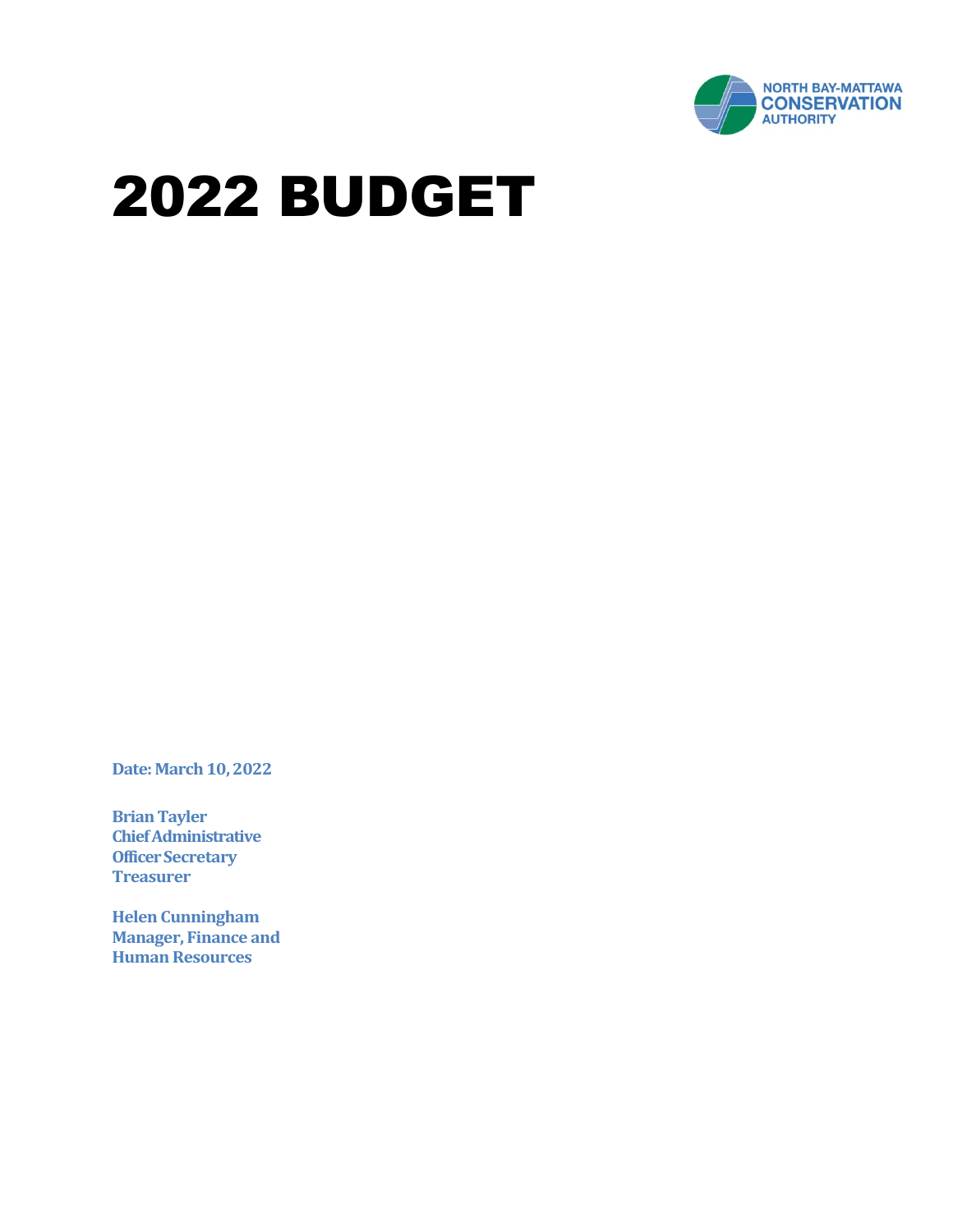## **Background**

The province has gone through three rounds of updating the Conservation Authorities Act, once in 2017, another in 2019 and again in 2020. The updates have set the stage for new regulations and policies to modify how Conservation Authorities go about their business, including the method of establishing budgets and raising funds. The province, Conservation Authorities, municipalities and the broader stakeholder community are in the process of putting the details to define what the changes will be, this process is ongoing. As was the case in 2021, NBMCA finds itself in a period of transition, relying on current regulations and polices but knowing these will change. The 2022 Budget was developed and influenced in part by recognizing the NBMCA will need to transition to a revised business framework.

After Member approval of the 2019 Budget and well into the operating season NBMCA received notice of a reduction (\$125,025) in the provincial transfer payment from the Ministry of Natural Resources and Forestry (MNRF). The transfer payment reduction affected core eligible funds in the budget for natural hazard management and operations programs. In response the Members approved measures to reduce the implications of the cuts by revising the annual work plan. These measures are continuing with to 2022 Budget.

The draft 2022 Budget anticipates the reductions experienced in 2019 will remain in effect. The Budget further anticipates no additional reductions in transfer payment. If this is not the case the budget will require revisions.

Another provincial decision requiring attention in the 2022 Budget is a revision to funding guidelines in the Source Water Protection (SWP) program from the Ministry of Environment Conservation and Parks. In particular, funding available for administrative support to NBMCA has been reduced. The SWP budget includes a modest staff reduction in the program for 2022 as work plan activities change.

The NBMCA 2022 Budget draft includes a 3% increase in operating levy to municipalities, meeting the target the Members set for staff in October 2021.

The 2022 Budget draft relies on the use of deferred revenue from previous years. This occurs in most years to meet commitments made to undertake activities. The deferred revenue falls into three categories:

- 1. Committed projects spanning multiple years;
- 2. Programs funded on a different fiscal year, usually provincial or federal initiatives; and
- 3. Planned activities that for various circumstances were not completed in the year budgeted.

There is a potential issue with relying on these funds going forward as the funds in some instances should not be seen as sustainable on a multi-year basis. This must be examined in the coming year as part of the NBMCA transitioning process.

A reduction in the NBMCA staff compliment by 3.16 FTE occurred in the 2020 Budget. In 2022 the FTE compliment will be up by 1.75 from 2021 by bringing back in monitoring activities and additional septic program staff.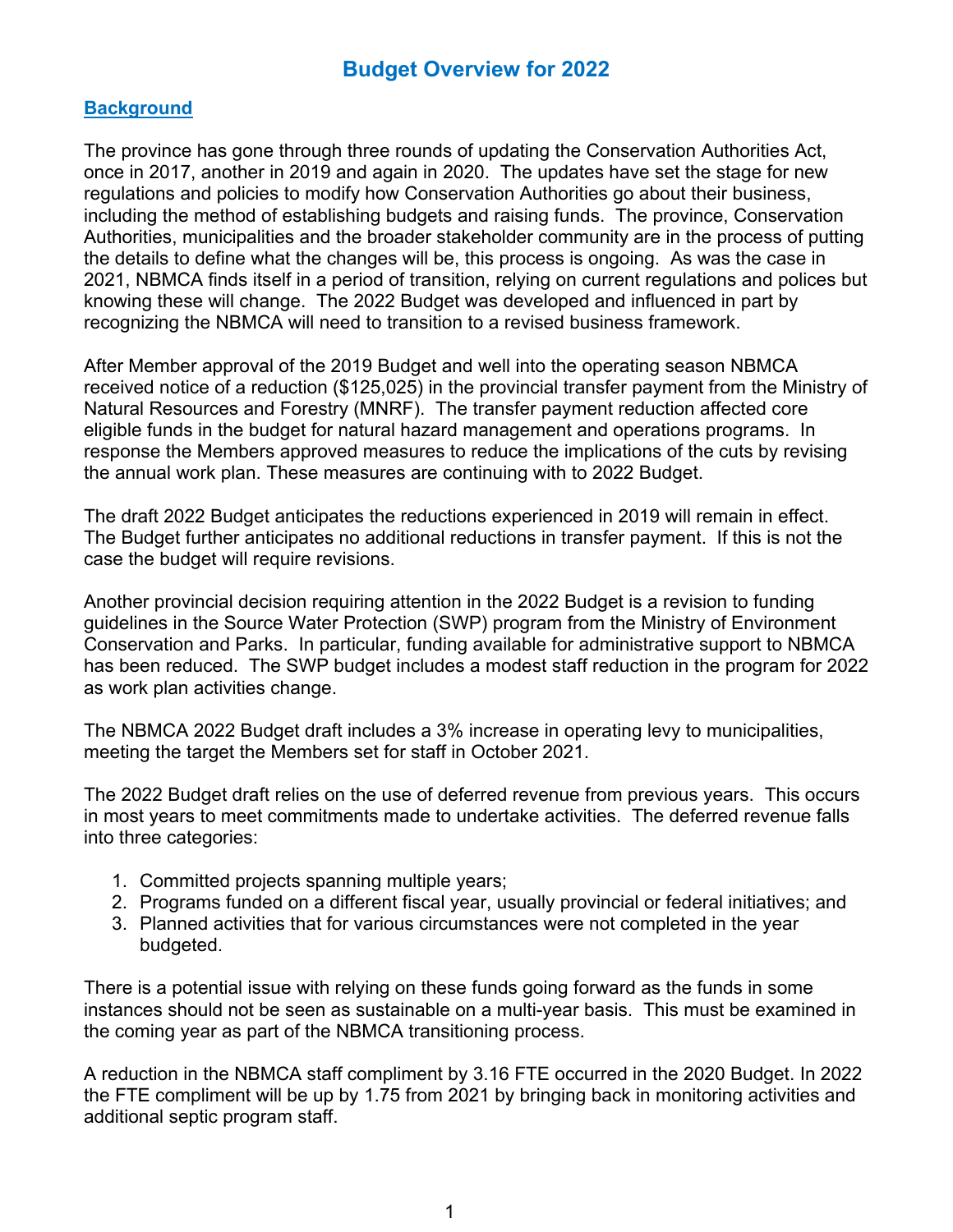The 2022 Budget draft has a modest decrease in overall expenditures. This is largely due to projected and ongoing increases in fees due to volume of the development in the watershed.

The following provides an overview of the program activities and budget requirements to support initiatives of the North Bay Mattawa Conservation Authority in 2022 and a Capital Forecast through to 2031.

#### **Strategic Directions**

In 2013, the Members and staff updated NBMCA's five-year Strategic Plan. The strategic objectives within *2014-2018 Building on the Past – Preparing for the Future* require, to varying degrees, annual budget adjustments. While there remains initiatives to be undertaken going forward the strategy ended in 2020 and a new strategy was planned for the 2021. Completing a new strategy in 2021 was initiated but not completed due to COVID, changes to the CA Act and new Regulations that are still being rolled out. The strategy should be completed in 2022. Funds are in the budget to complete this work.

#### **Budget Structure**

This budget report provides an overview of major budget related initiatives for 2022. In addition to revenue and expense details for each program area, this report outlines funding assumptions and sources where applicable.

#### **Expenditure Types**

The budget report is organized into program and service divisions according to primary funding sources:

1) Core Eligible Programs – these activities are eligible, in part, for provincial transfer payment.

2) Core Programs – these activities are core services of the NBMCA, but do not qualify for provincial transfer payment.

3) Capital – these are new, replacement or major repair construction projects having a defined timeframe and are funded from a variety of sources. There could be provincial transfer payments

4) Studies and Special Projects – these activities generally relate to information gathering, research or planning in support of NBMCA's programs.

#### **Budget Overview**

To aid in the understanding of selected program budgets and the approaches used by management to prepare the 2020 Budget draft, the following information is provided:

#### **A) Banking and Borrowing:**

In 2017 the NBMCA entered into a first five year term on a 25-year TD loan. Payments during the 2020 made at an interest rate 2.59% resulted in the loan principal being reduced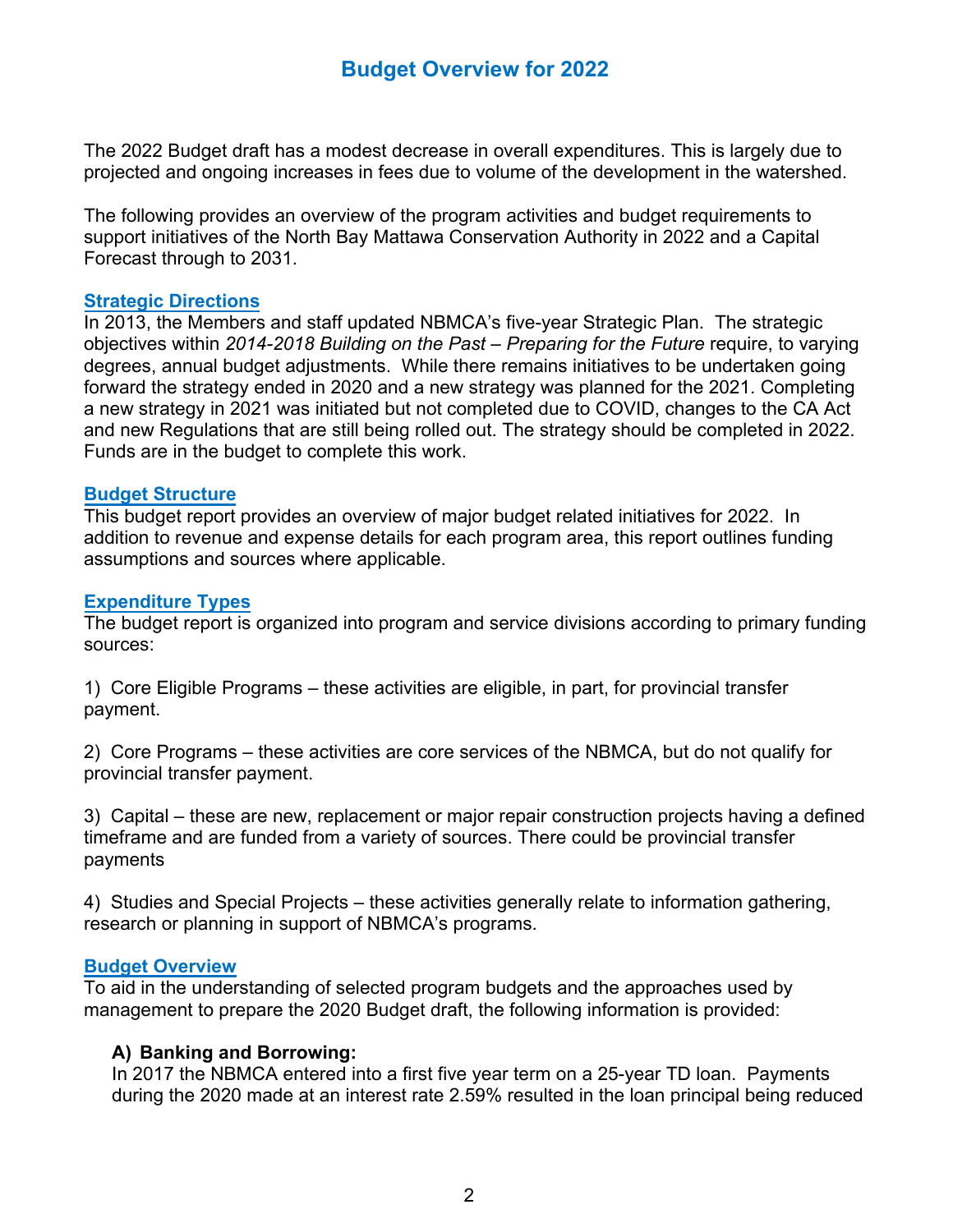from approximately \$593,870 to \$572,994. Generated operating revenues fund loan interest. Accumulated surplus funds principal.

Currently NBMCA has a \$300,000 line of credit which can be used to bridge periods of tight cash flow when levies, grants and transfer payments have yet to arrive. There have been few instances over the last several years of accessing the line.

#### **B) Staff Compensation:**

NBMCA has established an effective staff performance management program. To maintain the program, pay equity review, market comparator and job description adjustments are due and included in the budget. The program will continue for 2022 resulting in some staff receiving a merit-based step increase and all contract and salaried staff receiving a cost-ofliving increase of 3%. Less than the CPI of 4.7%, as of November 2021. This a deviation from our past practices of covering CPI.

## **C) Levy Apportionment for Operating:**

As noted in the background section, an average 3% increase in operating levy is recommended. As directed by Ontario Regulation 670/00, the levy will be apportioned to member municipalities using a Modified Current Value Assessment calculation. This might result in changes to the levy for individual member municipalities slightly higher or lower than the average.

## **D) Use of Deferred and Surpluses:**

Where appropriate, the 2022 Budget accesses deferred revenue, surpluses from previous years. This occurs to recognize initiatives are multi-year in scope or activities funded by others using a different fiscal year than NBMCA. The use of these funds for current year is as follows:

| Use of Surplus and Carry Over Funds                   | <b>Surplus</b> | Deferred |
|-------------------------------------------------------|----------------|----------|
|                                                       |                |          |
| <b>Expense</b>                                        |                |          |
| Lands and Property Capital for Conservation           |                |          |
| Areas/Trails                                          |                | 250,000  |
| <b>WECI</b>                                           |                | 538,002  |
| Section 28 Technical                                  |                | 25,239   |
| <b>NBMCA Integrated Watershed Management</b>          |                | 37,930   |
| <b>Central Services</b>                               |                | 29,610   |
| Ice Management                                        |                | 2,000    |
| Loan Principal (estimate – not included in operating) | 21816          |          |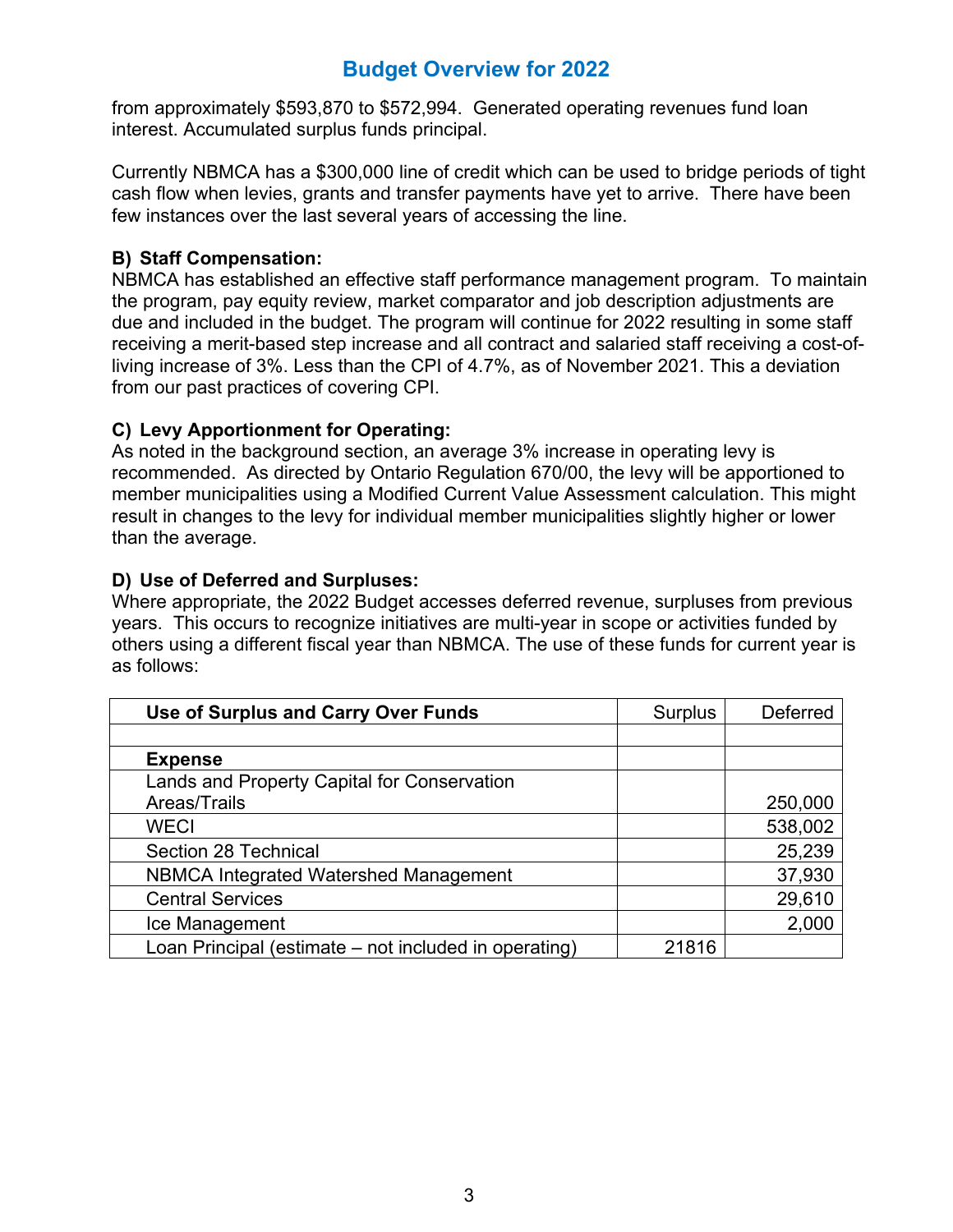### **E) Reserves and Deferred Accounts as of 2021 Year End (unaudited):**

The 2022 Budget draft doesn't include the use of Reserves at preparation. The following are the status of the NBMCA Reserve Accounts:

| <b>Reserve and Deferred Accounts</b> | Amount    |
|--------------------------------------|-----------|
|                                      |           |
| <b>Lands Capital/Acquisition</b>     | 297,868   |
| <b>OBC</b>                           | 587,828   |
| <b>Ski Hill Operating</b>            | 84,592    |
| Ski Hill Capital                     | 298,043   |
| <b>Total Reserves</b>                | 1,268,331 |
|                                      |           |

## **F) Fees:**

Legislation permits the charging of fees to recover costs associated with administering and delivering various programs of the NBMCA. In 2021, revenue from permitting fees exceeded budget projections by close to \$200,000.

To provide consistency and some certainty in revenues, the Authority Members have directed staff to annually increase fees at the rate of inflation as determined by the Consumer Price Index. In 2022 staff is recommending fee adjustments of 5.0 % based on November 2021 annual rate change in the CP for the Section 28 Regulations Program. Staff are not recommending a fee increase for the On-site Sewage System Program. The reserve for the program is healthy and does not support the need for a fee increase. The Fee Schedule for the Section 28 Program (DIA) 2022 is found in the last section of this report.

The fees for Watershed Planning have been negotiated with our municipal partners and are working well. Many of these fees are indexed with municipal planning fees and the NBMCA fee changes when the municipal fees change.

## **G) Source Water Protection:**

The drinking water source protection program is fully funded by the province. The program originated with the Justice O'Connor's Report on the Walkerton drinking water tragedy in which he recommended a watershed-based approach to protection of sources of drinking water.

Subject to approval of NBMCA's 2022 and 2023 business plan submission to the Ministry of Environment, Conservation and Parks, the province has indicated they will fund NBMCA for the following activities: implementation of information management, monitoring and reporting work; assisting municipalities; and MOECC defined cyclical activities such as science or research. There is some uncertainty about at what level or how the new government will view the NBMCA business plan submission and when it will be approved. It is hoped the plan will be approved early in the second quarter of the year. As noted in the background section of this report, staff anticipates the transfer payment will be slightly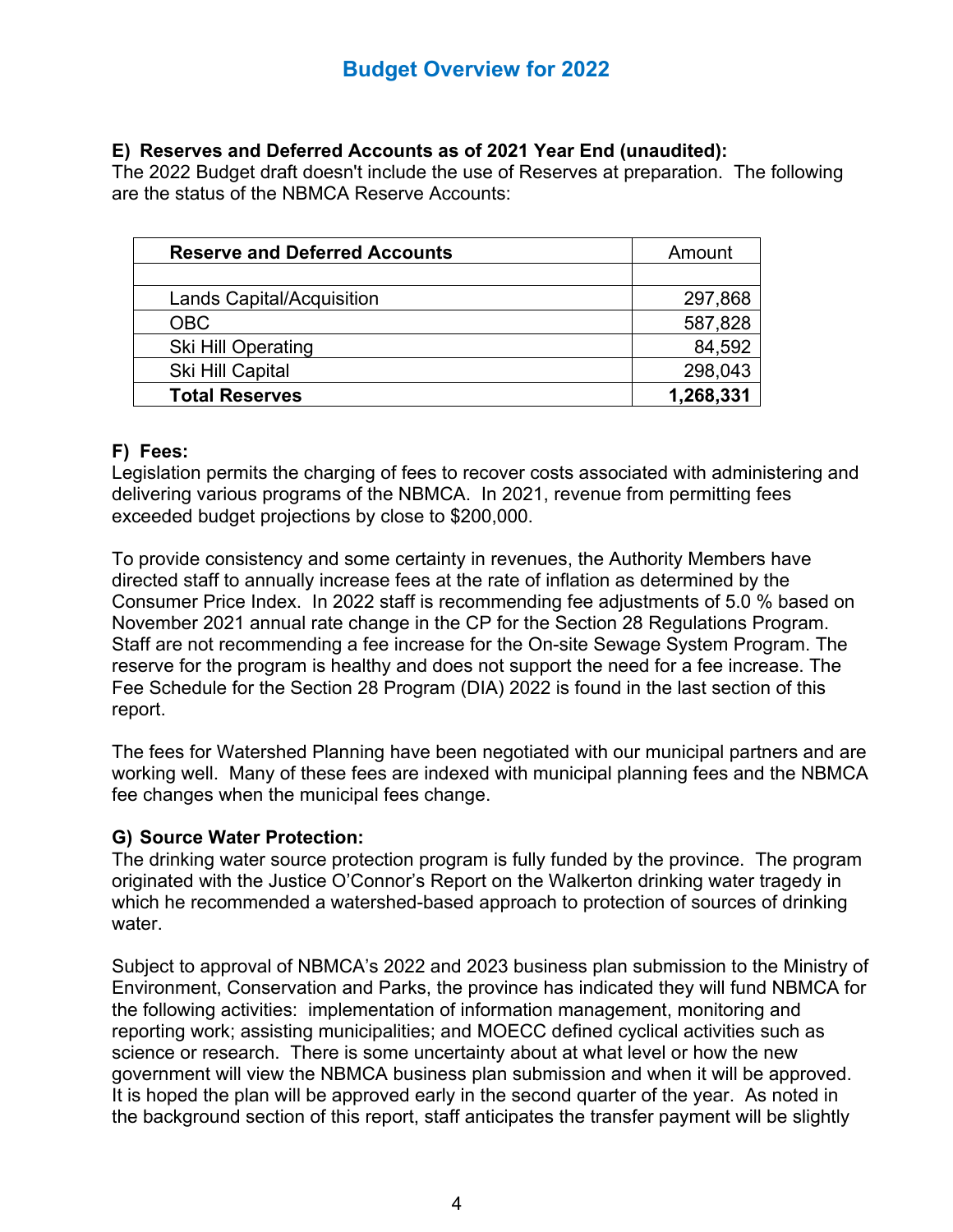less this year than last. Staff has made accommodation in the budget in anticipation of the reduction if this were to occur. If the transfer payment is different than anticipated, in-year budget adjustments will be required.

#### **H) Asset Purchases:**

In 2009 the NBMCA and other public sector organizations adopted Section 3150, Tangible Capital Assets of the Public Sector Accounting Handbook. This change resulted in the disclosure of information on major categories of tangible capital assets and amortization of these assets in the audited financial statements. The details on how this was undertaken is described in the Board approved NBMCA Tangible Capital Asset Policy (TCAP).

As a result of the TCAP, it is the practice of NBMCA to pay for and record acquisition of capital assets as follows:

Use of a **one-time cost recovery** method. This is accomplished by budgeting for the acquisition of the asset in the year it is acquired. This cost recovery method is typically used when NBMCA is constructing a facility, such as a building, flood and erosion control works, or purchasing a large piece of equipment.

Use of a **cost recovery over time** method. This is accomplished by budgeting for the acquisition of an asset over its defined lifetime in years. Annual budgets include expenditures in the form of "internal leases" that are equal to the depreciation rate or life span of the asset. Typically this method is best suited for smaller capital items with shorter life spans that are replaced on a regular basis such as vehicles, computers, plotters and so on.

The 2022 budget includes both methods of capital acquisition. The cost recovery over time method is being used to purchase one replacement vehicle and a new server.

The use of the one-time cost recovery method is part of the capital and special projects program budgets.

#### **Capital and Special Projects Budget Projections**

The Capital and Special Projects Budget provides funding to complete capital infrastructure, comprehensive planning and technical products core to the NBMCA's mandate. This budget has been guided annually by a ten year capital forecast. Both this year's recommended expenditures and the ten year forecast form part of this report.

#### **A) Lands and Properties Capital:**

In 2008 NBMCA staff provided an analysis of the condition of infrastructure within the NBMCA's conservation areas and NBMCA Trails. This analysis showed the condition of many of the structures and facilities on the NBMCA property were in poor condition, resulting in concerns over site safety and visitor enjoyment. The analysis further recommended a multi-year capital program to bring facilities to standard and to keep them that way. Asset quality and condition assessments are a critical part of this program. With the implementation of this initiative staff are reporting the conservation areas and trails are being well maintained, repaired and improved.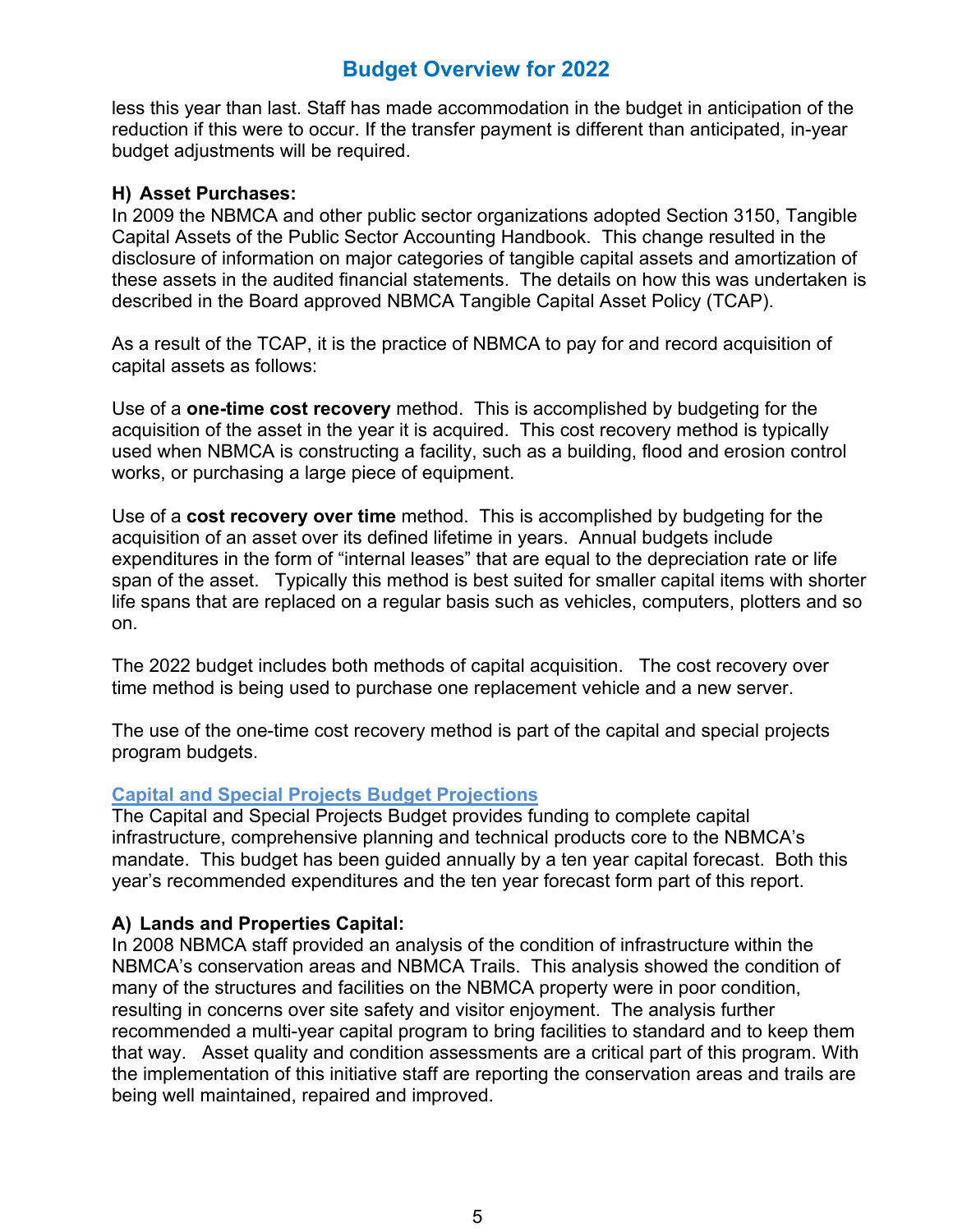Included in the 2022 Budget and into future years are municipal funds to help with major capital upkeep of ski hill assets owned by NBMCA. The assets are critical to the success of the ski hill operator to provide snow sports to the watershed communities. These funds are not levied. At the time of writing the budget, many municipalities had confirmed

participation; dialogue with the others is ongoing. The funds being sought annually are \$65,000.

#### **B) Watershed and Erosion Control Infrastructure (WECI):**

The province of Ontario has committed to provide 50% funding on a priority basis for major maintenance, capital and/or studies on existing erosion control and flood control infrastructure. As noted previously the commitment is part of the overall provincial review underway.

In 2019, implementation of Chippewa Creek Erosion Control Study and Inventory continued using both municipal and provincial funds. The Class Environmental Assessment for the Chippewa Creek Channel at Oak Street in North Bay was completed in early 2019. The contract was awarded for the work in 2020 and Plans are underway to compete the final Phase of the project during the spring and summer of 2022.

## **C) Central Services**

This category of expense includes ongoing capital requirements for commonly used buildings, equipment and services that cannot be funded through operations. It does not include such items as computers and vehicles as these are funded through operations using cash surpluses or the operating line to fund the initial purchases.

The 2022 Budget includes expenses on several items including:

Program Fee Review; NBMCA Strategy; Health and safety ergonomic review and training; Website support; and IT support from the City of North Bay and software licensing.

#### **D) Integrated Watershed Management**

Identified as a major strategic priority, NBMCA is designing a program to implement watershed and subwatershed studies or plans.

In 2015 the NBMCA Integrated Watershed Management Strategy was completed and approved by the Board of Directors. The strategy sets out and prioritizes initiatives that will lead to integrated actions to better the management, research, monitoring, decision making, planning and development of NBMCA's twenty sub-watersheds and shoreline reaches.

In 2022, continued work on hazard and natural heritage data collection and management will continue, monitoring of area lakes and waterways will be ongoing, large scale hydrologic analysis will continue and discussions on a Mattawa Hazard Risk Assessment will be initiated. With changes to the CA Act and pending revisions to some of our regulations revision to the planning and DIA regulations policies remains a priority.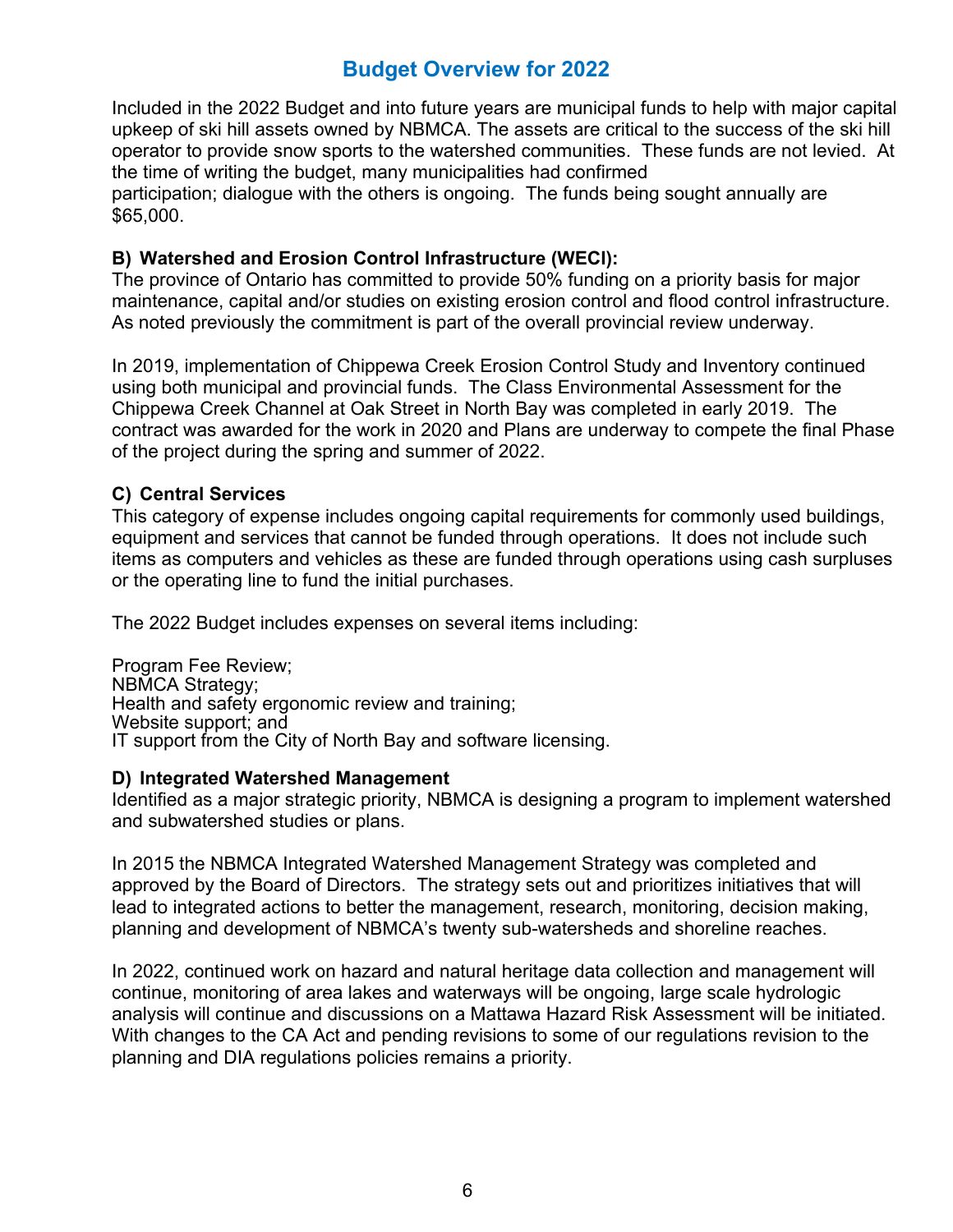### **E) Section 28 Regulation**

The Board approved a Regulation and Policy Development Report that detailed the need for ongoing capital funding for the regulation program. The continued need for this effort was confirmed and clarified through the Integrated Watershed Management Strategy. Briefly the Section 28 Regulation project strives to provide:

- Comprehensive reviews of our existing technical data related to hazard land and watershed planning programs resulting in the implementation of a work plan to manage the NBMCA's technical data needs. Chippewa, Parks and Jessops Creek floodplain mapping will be finalized in 2022. The La Vase River floodplain mapping project will be initiated this year subject to provincial funding.
- Development, interpretation and refinement of policies on interference, alteration and development in and around wetlands, dynamic beaches, waterfronts, floodplains, valleylands, steep slopes and unstable soils. Many of these policies are framed around the technical knowledge and interpretation of data by a Water Resources Engineer.
- Implementation of Ontario Regulation 177/06 (*Development, Interference with Wetlands & Alteration to Shorelines & Watercourses).* In part this work involves the generation of engineered maps that provide hazard land details are described as *schedules* in the regulation. These maps are often derived through analytical processes and modeling, using software the NBMCA has in house to determine natural feature and hazard land limits. As noted Chippewa Creek, Parks Creek, Jessups Creek and the La Vase River regulations will need to be updated for East Ferris and North Bay. Portable flow gauges will be placed in creeks in the Municipality of Callander to provide future floodplain mapping and improved flood forecasting.
- Provision of advice on and responses to development inquiries and permit applications in a timely manner. Technically challenging applications or proposals brought to NBMCA require the expertise of a Water Resources Engineer. In the past, staff have handed these files by relying on external engineering services for technical advice. While this practice could continue, the reality is that finding the services of an engineer in a timely and cost effective manner is not always possible resulting in delays to the proponent.

## **F) Outreach**

As previously reported, a community partnership project with the North Bay Indigenous Friendship Centre has been initiated and funding has been received. The "Miskwaadesi Project" involves the creation of a turtle shaped petroform regarded as a symbol of mother earth by many Indigenous peoples. This place of resting, contemplation and celebration will be located along the Chippewa Creek EcoPath in the North Bay.

The project will be completed in 2022.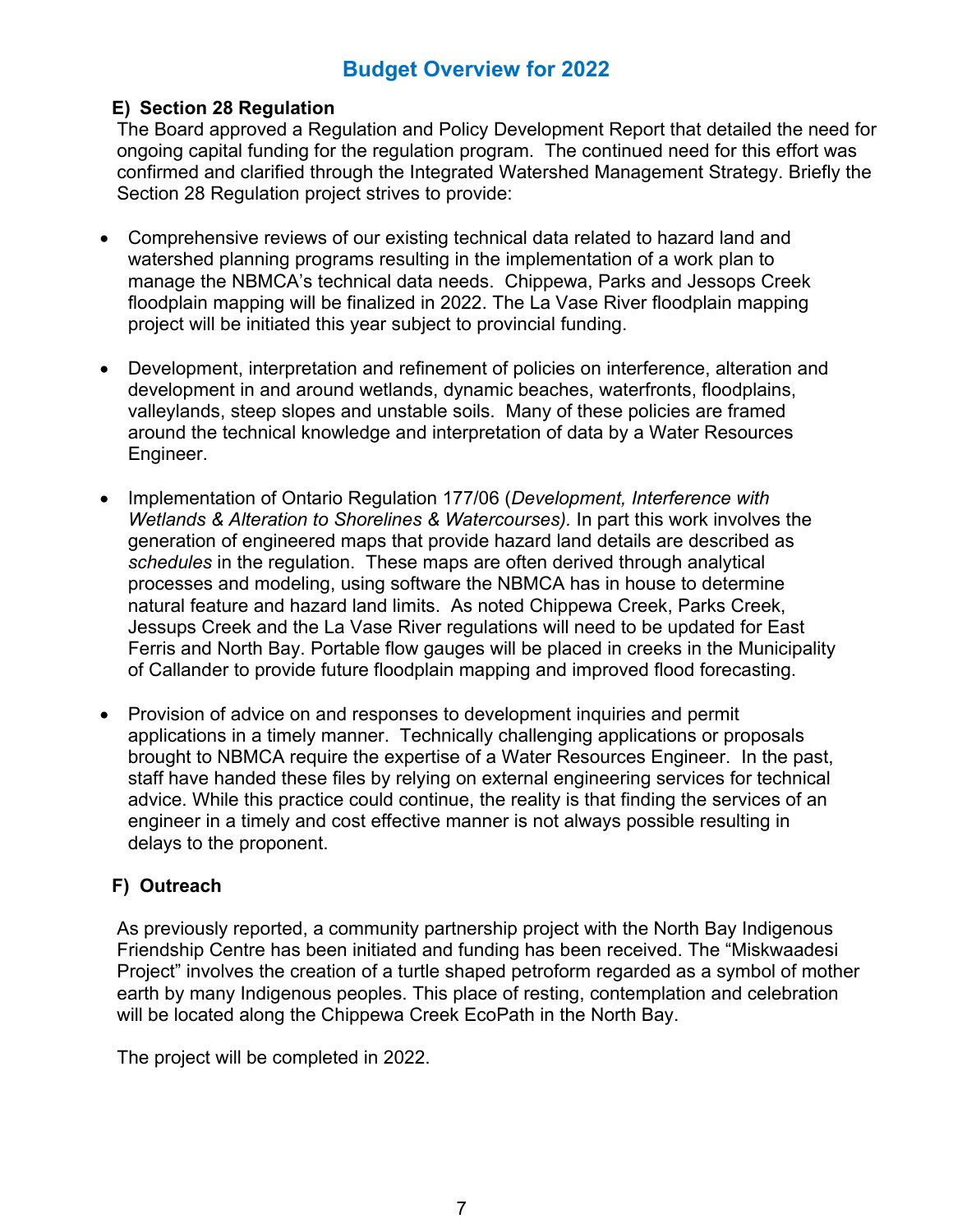## **G) Areas of Increased Cost**

The onset of COVID has resulted in additional costs in the budget as follows:

Purchase on PPE and implementation of health and safety procedures: Purchase of additional tablets/computers for staff to perform work more efficiently in the field as they work from home including Software support: and Insurance costs have been projected to increase by 10% this year due to COVID. In total these costs are in the range of \$30,000.00 and are managed within the current funding parameters as set by the Board in October.

Other considerations in the budget are the increased cost for gasoline. The budget includes a projected for 40% increase from 2021.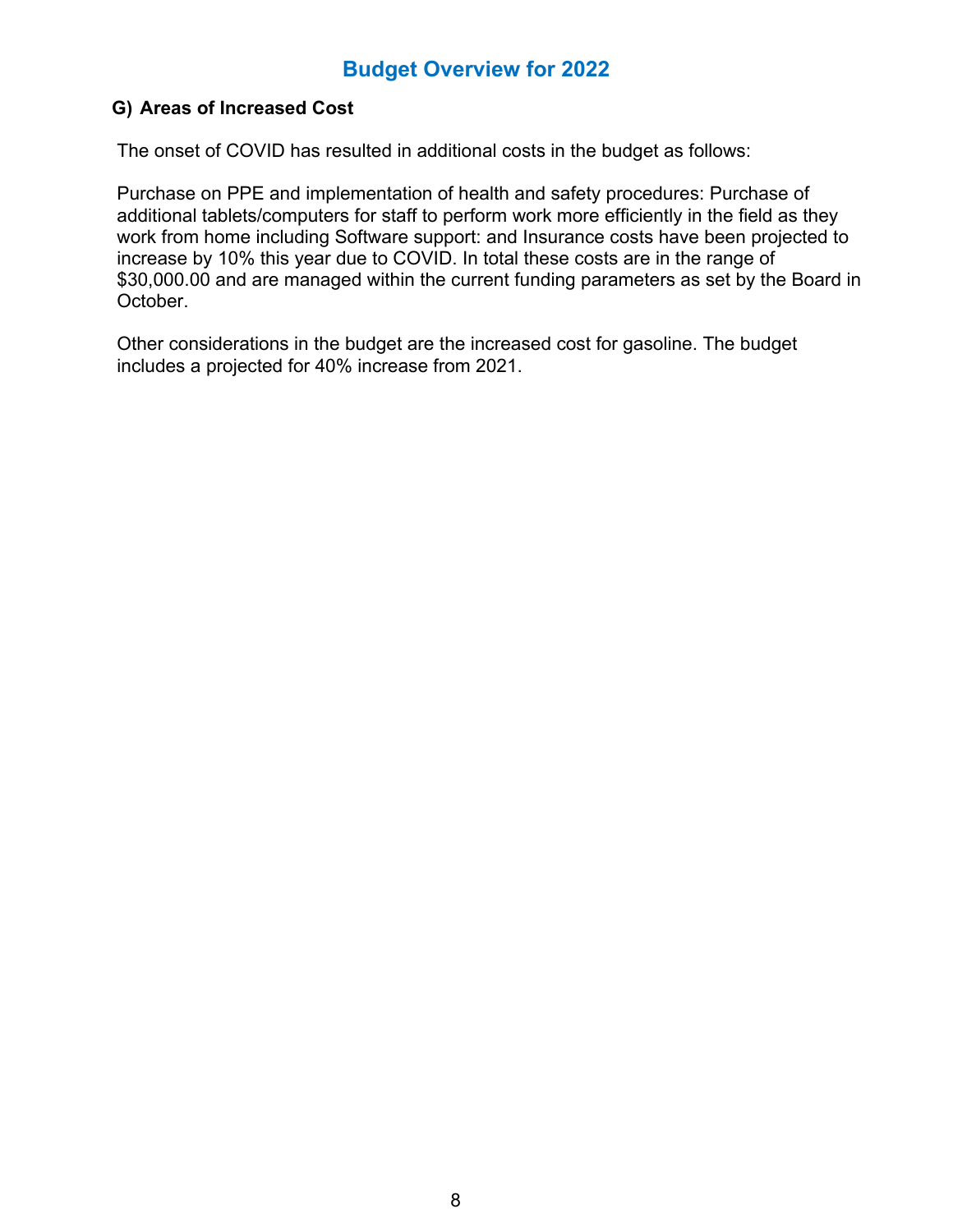

**Revenue Sources & Budget Summary**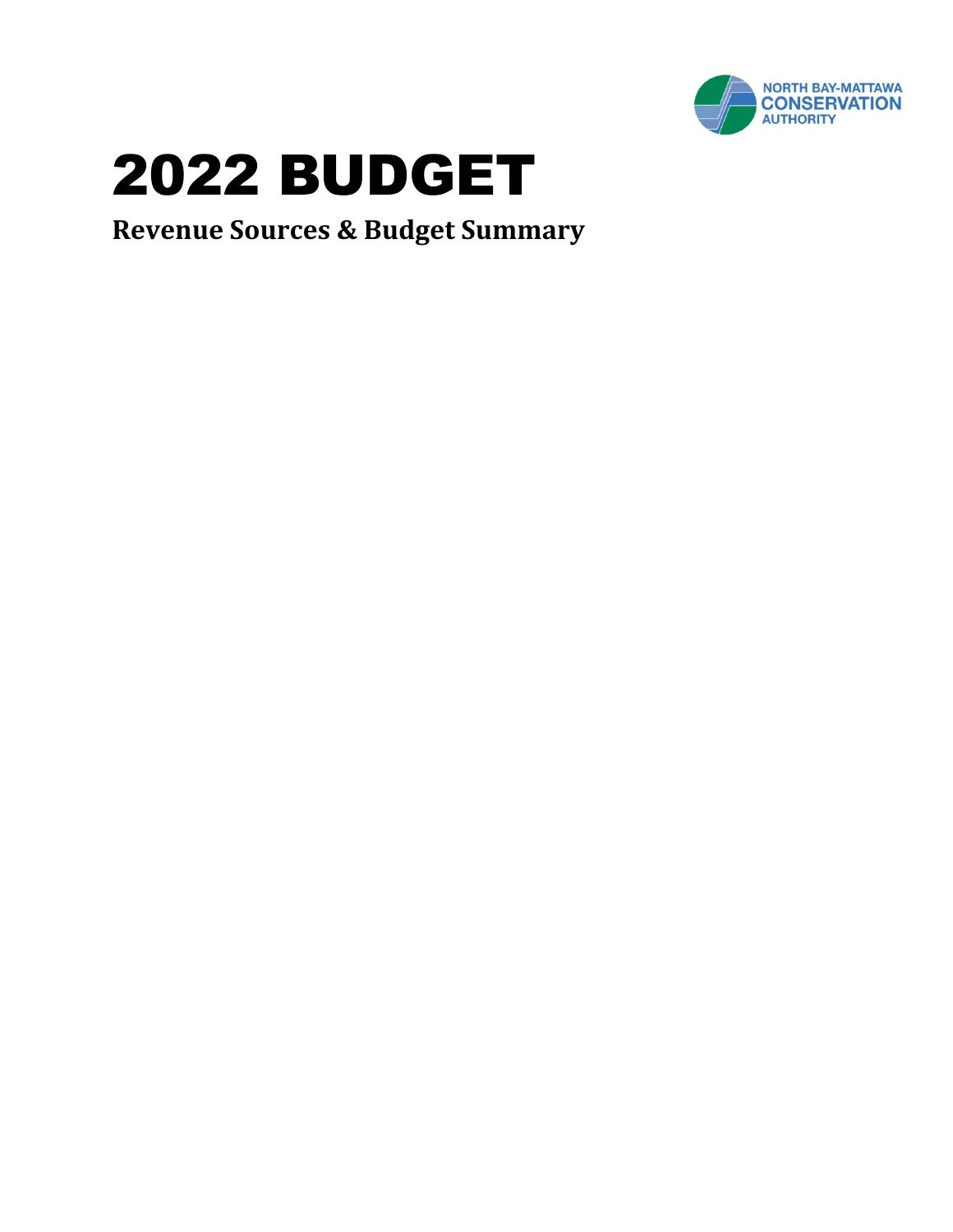## **North Bay Mattawa Conservation Authority 2022 Program Service Budget Summary with Comparisons to 2021**

|                                               | 2021<br><b>Revised Final</b> | 2022          |  |  |
|-----------------------------------------------|------------------------------|---------------|--|--|
| <b>Operations</b>                             | <b>Budget</b>                | <b>Budget</b> |  |  |
| <b>Grant Eligible Core Activities</b>         |                              |               |  |  |
| Administration                                | 290,041                      | 295,568       |  |  |
| <b>Watershed Planning</b>                     | 108,528                      | 123,500       |  |  |
| <b>Flood Control</b>                          | 140,837                      | 143,735       |  |  |
| <b>Erosion Control</b>                        | 58,150                       | 59,380        |  |  |
| <b>Flood Forecasting</b>                      | 98,905                       | 100,951       |  |  |
| Ice Management                                | 10,854                       | 11,078        |  |  |
| <b>Source Protection Planning</b>             | 205,209                      | 196,685       |  |  |
| <b>Subtotal</b>                               | 912,524                      | 930,897       |  |  |
| <b>Conservation Authority Core Activities</b> |                              |               |  |  |
| On-site Sewage Systems Program                | 865,040                      | 1,063,896     |  |  |
| Section 28 Regulations                        | 53,150                       | 56,804        |  |  |
| <b>Water Quality</b>                          | 9,710                        | 9,851         |  |  |
| Outreach                                      | 33,135                       | 176,749       |  |  |
| Interpretive Centre                           | 198,050                      | 198,050       |  |  |
| Lands and Property Operations                 | 109,816                      | 112,945       |  |  |
| <b>Subtotal</b>                               | 1,268,901                    | 1,618,295     |  |  |
| <b>Projects, Studies and Capital</b>          |                              |               |  |  |
| <b>Capital Projects</b>                       |                              |               |  |  |
| Lands and Property Capital - CA's/Trails      | 400,731                      | 522,750       |  |  |
| <b>WECI</b>                                   | 888,729                      | 708,002       |  |  |
| <b>Central Services</b>                       | 62,916                       | 86,860        |  |  |
| <b>Subtotal</b>                               | 1,352,376                    | 1,317,612     |  |  |
| <b>Studies &amp; Special Projects</b>         |                              |               |  |  |
| Section 28 Technical Project                  | 318,186                      | 298,189       |  |  |
| Integrated Watershed Management Strategy      | 360,655                      | 369,430       |  |  |
| Stewardship                                   | 0                            | 0             |  |  |
| Laurentian Ski Hill Operating Fund Request    | 60,000                       | 60,000        |  |  |
| Laurentian Ski Hill Capital Asset Request     | 65,000                       | 65,000        |  |  |
| <b>Subtotal</b>                               | 803,841                      | 792,619       |  |  |
| <b>NBMCA Budget Total</b>                     | 4,337,642                    | 4,659,423     |  |  |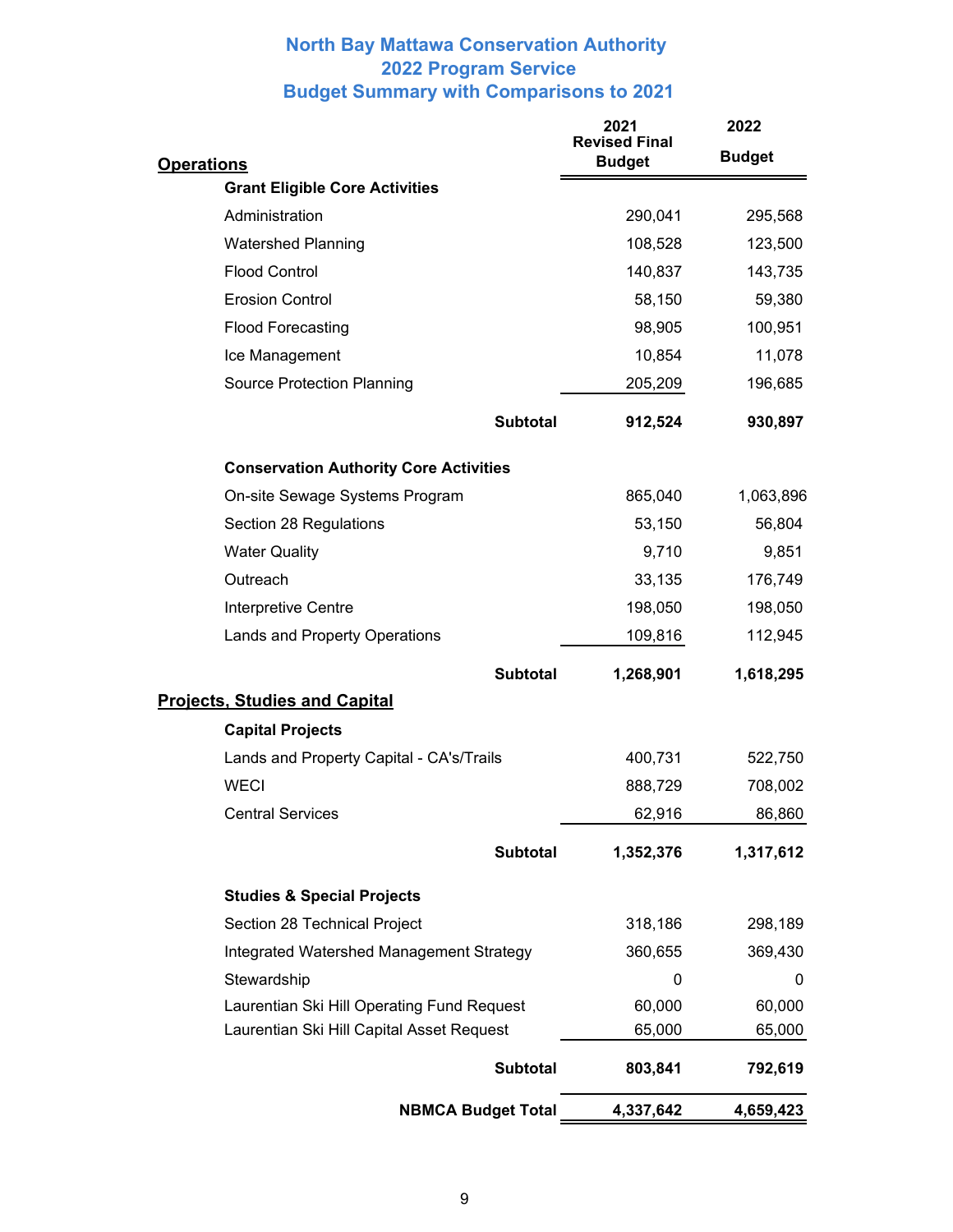# **North Bay-Mattawa Conservation Authority: 2022 Budget**

## **Revenue Sources From All Sources:**

| <b>Source</b>                       | <b>Amount</b> | $\%$ |
|-------------------------------------|---------------|------|
|                                     |               |      |
| <b>MNRF/MOECC Transfer Payments</b> | 427,675       | 9.2  |
| <b>Municipal Levy or Requests</b>   | 1,608,403     | 34.5 |
| <b>Other Grants/Revenue</b>         | 344,160       | 7.4  |
| <b>Self Generated Revenue</b>       | 1,396,365     | 30.0 |
| <b>Carry Over/Surplus</b>           | 882,820       | 18.9 |



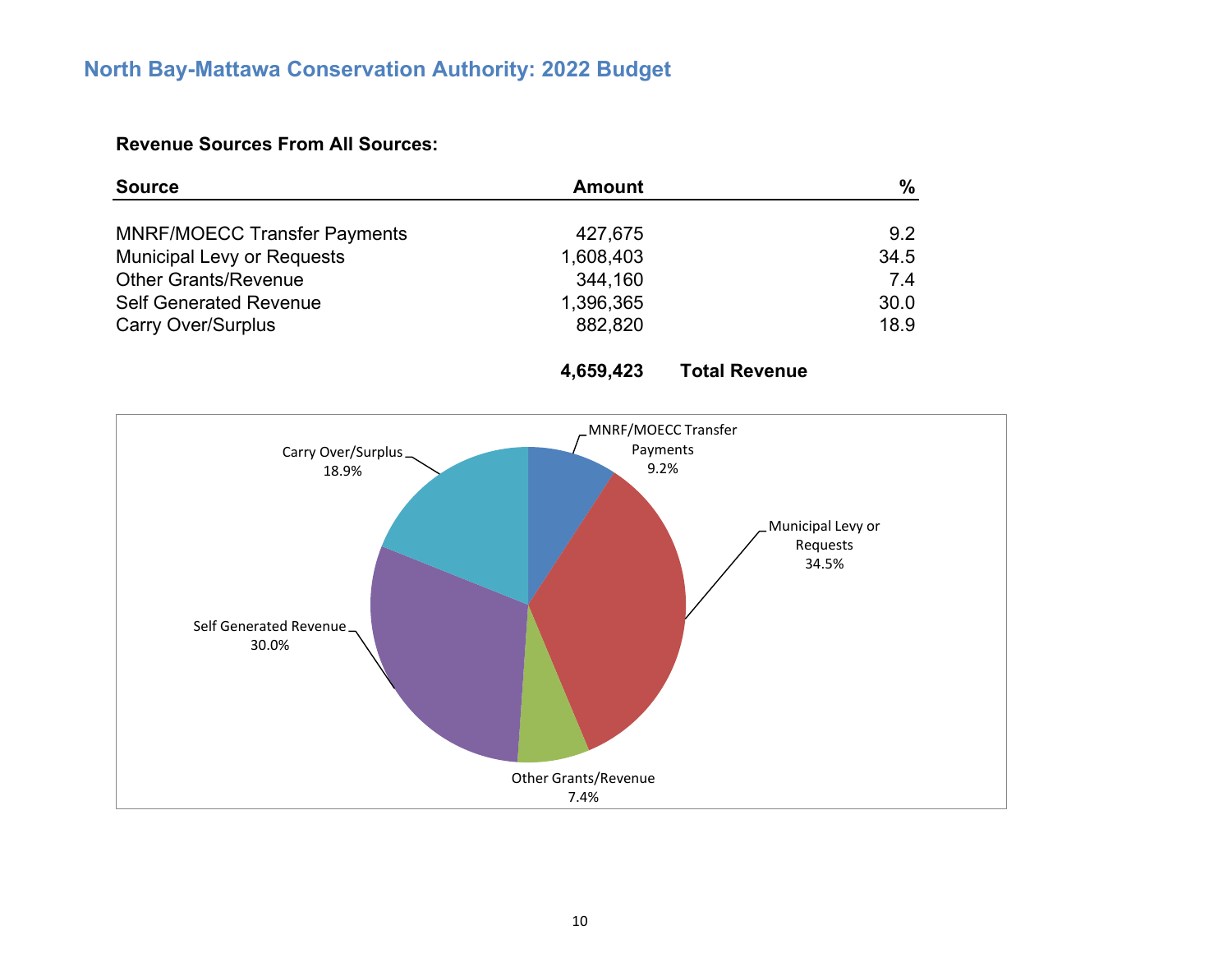#### **North Bay-Mattawa Conservation Authority Levy Apportionment - 2022 Budget**

| <b>Municipality</b> | Area %<br>within<br>the CA | <b>Modified CVA</b><br><b>Based</b><br><b>Apportionment</b><br>Percentage | <b>Total 2021</b><br><b>Contribution</b> | <b>Total 2022</b><br><b>Operating</b><br>Levv* | 2022<br><b>Benefitting</b><br>Levy for<br>Capital** | 2022<br>General<br>Capital<br>Levv | Total 2022<br>Capital<br>Levy | <b>Total 2022</b><br>Levy | Change in<br>Levy from<br>2021 to<br>2022 | Ski Hill Non<br><b>Levy 2021</b><br><b>Fixed Asset</b><br><b>Funding</b><br>Request**** | Ski Hill Non Levy<br>2021 Operating<br><b>Funding</b><br>Request***** | <b>Total for</b><br>Each<br>Participating<br><b>Municippality</b> |
|---------------------|----------------------------|---------------------------------------------------------------------------|------------------------------------------|------------------------------------------------|-----------------------------------------------------|------------------------------------|-------------------------------|---------------------------|-------------------------------------------|-----------------------------------------------------------------------------------------|-----------------------------------------------------------------------|-------------------------------------------------------------------|
| Bonfield            | 100                        | 3.4234                                                                    | 28,480                                   | 16,311                                         | 0                                                   | 12,671                             | 12,671                        | 28,982                    | 502                                       | 2,033                                                                                   | 0                                                                     | 31,015                                                            |
| Calvin              | 100                        | 1.2463                                                                    | 10,368                                   | 5,938                                          | $\mathbf 0$                                         | 4,613                              | 4,613                         | 10,551                    | 183                                       | 728                                                                                     | $\Omega$                                                              | 11,279                                                            |
| Chisholm            | 94                         | 1.4660                                                                    | 12,196                                   | 6,985                                          | 0                                                   | 5,426                              | 5,426                         | 12,411                    | 215                                       | 886                                                                                     | 0                                                                     | 13,297                                                            |
| East Ferris         | 83                         | 6.2265                                                                    | 51,800                                   | 29,666                                         | $\mathbf 0$                                         | 23,046                             | 23,046                        | 52,712                    | 912                                       | 3,866                                                                                   | $\Omega$                                                              | 56,578                                                            |
| Mattawa             | 71                         | 0.9892                                                                    | 8,229                                    | 4,713                                          | 0                                                   | 3,661                              | 3,661                         | 8,374                     | 145                                       | 745                                                                                     | 0                                                                     | 9,119                                                             |
| Mattawan            | 19                         | 0.0631                                                                    | 525                                      | 301                                            | $\mathbf 0$                                         | 234                                | 234                           | 534                       | 9                                         | 35                                                                                      | $\Omega$                                                              | 569                                                               |
| North Bay           | 100                        | 79.2350                                                                   | 1,285,828                                | 377,518                                        | 605,000                                             | 293,265                            | 898,265                       | 1,275,783                 | $-10,045$                                 | 51,994                                                                                  | 60,000                                                                | 1,327,777                                                         |
| Papineau-Cameron    | 35                         | 0.8009                                                                    | 6,663                                    | 3,816                                          | 0                                                   | 2,964                              | 2,964                         | 6,780                     | 117                                       | 499                                                                                     | $\Omega$                                                              | 7,279                                                             |
| Callander           | 100                        | 6.5108                                                                    | 54,165                                   | 31,021                                         | $\mathbf 0$                                         | 24,098                             | 24,098                        | 55,119                    | 954                                       | 4,189                                                                                   | $\Omega$                                                              | 59,308                                                            |
| Powassan            |                            | 0.0403                                                                    | 335                                      | 180                                            | $\Omega$                                            | 149                                | 149                           | 329                       | -6                                        | 25                                                                                      |                                                                       | 354                                                               |
| <b>TOTALS</b>       |                            | 100                                                                       | 1,458,589                                | 476,453                                        | 605,000                                             | 401,950                            | 1,006,950                     | 1,483,403                 | $-7,014$                                  | 65,000                                                                                  | 60,000                                                                |                                                                   |

\* The Operating Levy has been calculated by attributing costs based on apportionment percentage provided by the province.

\*\* The Benefitting Capital Levy will fund Chippewa Creek the Oak St. Channel Repair, Flood Plain Mapping and Multi-Use Trail Upgrade.

\*\*\* The General Capital Levy is for works in conservation areas and and on trails, DIA Regulation implementation and Watershed Management Strategy initiatives.

\*\*\*\* The "Request" funds are required by the NBMCA for major upkeep of the fixed capital assets on Laurentian Ski Hill. These Conservation Authority owned assets are to be kept functional for the ski hill operator. These funds are not a levy to the member municpalities.

\*\*\*\*\* The ski hill operating fund "Request" is provided to the Conservation Authrority from the City of North Bay to assist when needed the operation of the ski hill.

For the purpose of approving the 2022 Budget, the Conservation Authority will assume that the Ministry of Natural Resources Transfer Payment will remain at the same reduced level from 2019 for eligible CA activities. Using this assumption the Members of the North Bay-Mattawa Conservation Authority will be considering for approval a matching levy to member municipalities of \$133,490 and a non-matching levy of \$1,349,913 as part of the 2022 Budget.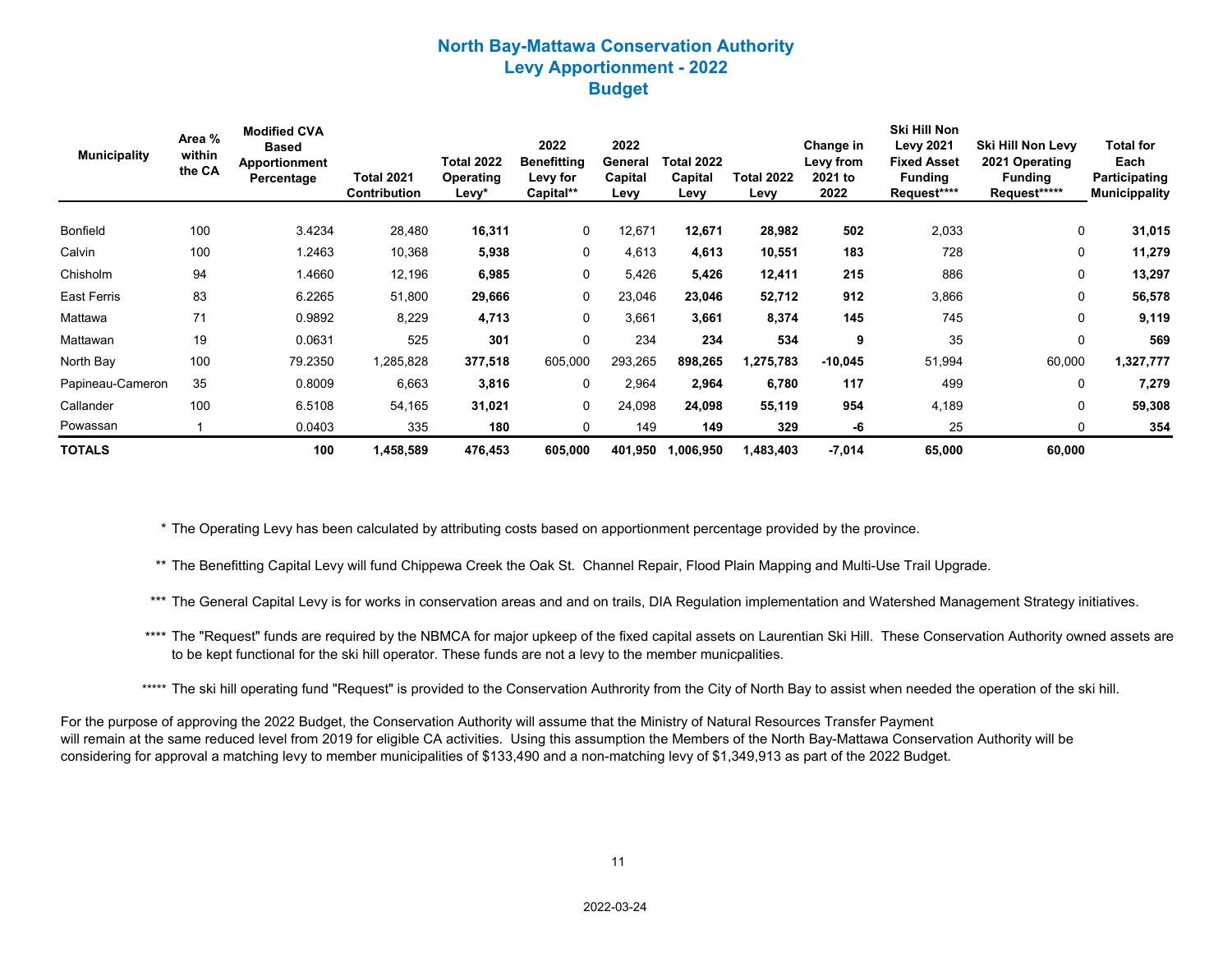

**Section 28 Development, Interference and Alteration Permitting Fees**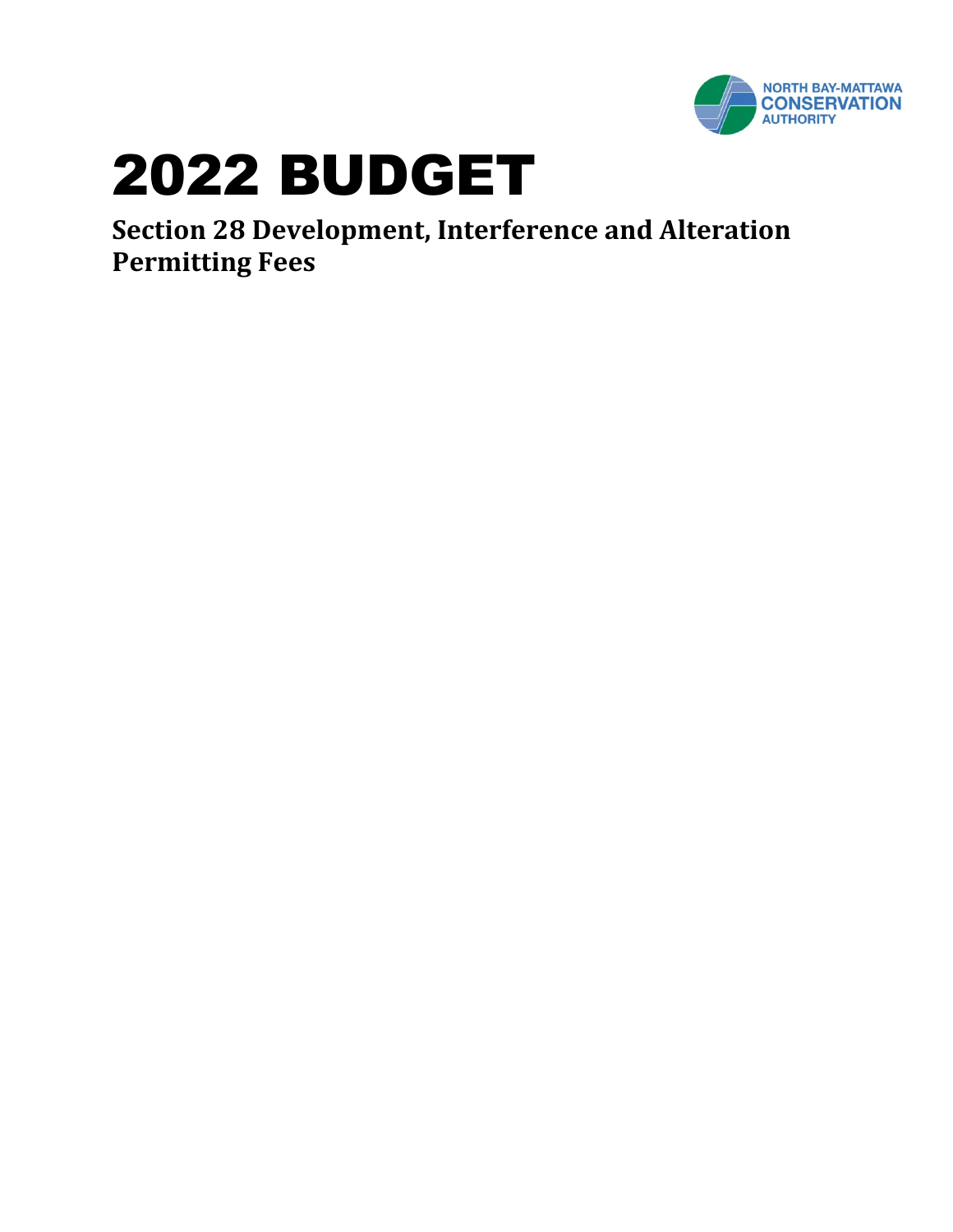## Fee Schedule

Development, Interference with Wetlands and Alterations to Shorelines and Watercourses (O. Reg. 177/06)



## **Schedule C – Program Fees Effective April 1, 2022**

Under Section 28 of the *Conservation Authorities Act,* R.S.O. 1990, c. C.27

| <b>Application Type (and typical description)</b>                                                                                                                                                                                                                                                                                                                                                                                                                                                                                                                                                                                                                                                                                                 | Fee                                     |
|---------------------------------------------------------------------------------------------------------------------------------------------------------------------------------------------------------------------------------------------------------------------------------------------------------------------------------------------------------------------------------------------------------------------------------------------------------------------------------------------------------------------------------------------------------------------------------------------------------------------------------------------------------------------------------------------------------------------------------------------------|-----------------------------------------|
| <b>Major Projects</b>                                                                                                                                                                                                                                                                                                                                                                                                                                                                                                                                                                                                                                                                                                                             |                                         |
| Includes multiple residential units/blocks <sup>1</sup> , institutional commercial buildings greater than 464 m <sup>2</sup> (5,000 ft <sup>2</sup> ), new<br>or replacement infrastructure (bridges, culverts and utility crossings) greater than 25 m (82 ft) in width of<br>excavation and stormwater management ponds/cells, fill activity greater than 2,000 $m^3$ (2,616 yd <sup>3</sup> ), grading<br>greater than 1 ha (2.5 acres), channelization/shoreline alterations greater than 500 m (1640 ft).                                                                                                                                                                                                                                    | \$1,290.00                              |
| <b>Large Projects</b>                                                                                                                                                                                                                                                                                                                                                                                                                                                                                                                                                                                                                                                                                                                             |                                         |
| Any new residential dwelling, or new institutional/commercial building less than or equal to 464 m <sup>2</sup> (5,000 ft <sup>2</sup> ),<br>residential additions/ reconstruction/basements greater than 92.9 $m^2$ (1,000 ft <sup>2</sup> ), new or replacement<br>infrastructure (bridges, culverts, utility crossings) 5 to 25 m (16 to 82 ft) in width of excavation, fill activity 500 to<br>2,000 m <sup>3</sup> (654 to 2616 yd <sup>3</sup> ); grading 0.5 to 1.0 ha (1.2 to 2.5 acres); shoreline alterations 50 to 500 m (164 to<br>1640 m), channel maintenance** greater than 200 m (656 ft) in length and similar.                                                                                                                  | \$915.00                                |
| <b>Standard Projects</b>                                                                                                                                                                                                                                                                                                                                                                                                                                                                                                                                                                                                                                                                                                                          |                                         |
| Additions, reconstruction, auxiliary buildings and structures less than or equal to 92.9 $m^2$ (1,000 ft <sup>2</sup> ), foundation<br>(crawl space or piers) replacement/reconstruction, new or replacement infrastructure (bridges, culverts, utility<br>crossings) less than 5 m (less than 16 ft) in width of excavation, fill activity 100 to 500 m <sup>3</sup> (131 to 654 yd <sup>3</sup> ), grading<br>up to 0.5 ha (1.2 acres), channelization/ shoreline alterations less than 50 $\,$ m (164 ft) in length, docks and<br>boathouses - new construction, modifications, or extensions with lake bed contact area greater than 15 m <sup>2</sup> , channel<br>maintenance** less than or equal to 200 m (656 ft) in length and similar. | \$465.00                                |
| <b>Small Projects</b>                                                                                                                                                                                                                                                                                                                                                                                                                                                                                                                                                                                                                                                                                                                             |                                         |
| Auxiliary <sup>2</sup> buildings and structures less than 20 m <sup>2</sup> (215 ft <sup>2</sup> ), additions with a total gross floor area less than 20 m <sup>2</sup><br>(215 ft <sup>2</sup> ), fill activity less than 100 m <sup>3</sup> (131 yd <sup>3</sup> ), docks and boathouses – new construction, modifications, or<br>extensions with lakebed contact area less than or equal to 15 $m2$ and similar.                                                                                                                                                                                                                                                                                                                               | \$200.00                                |
| <b>Revisions</b>                                                                                                                                                                                                                                                                                                                                                                                                                                                                                                                                                                                                                                                                                                                                  | 50% of base                             |
| Applications which are modified or amended following approval; overall scope of project remains the same<br>(also includes review of modifications to previously reviewed sediment and erosion control plans).                                                                                                                                                                                                                                                                                                                                                                                                                                                                                                                                    | permit<br>application<br>fee            |
| <b>Permit Extensions</b><br>If the CA has granted permission for an initial period that is less than the applicable maximum allowable, an<br>extension may be granted.                                                                                                                                                                                                                                                                                                                                                                                                                                                                                                                                                                            | \$80.00                                 |
| Review of Applications Retroactive to Project Commencement (Violations)                                                                                                                                                                                                                                                                                                                                                                                                                                                                                                                                                                                                                                                                           | 100%<br>surcharge of<br>base permit fee |
| <b>Refund Policy</b>                                                                                                                                                                                                                                                                                                                                                                                                                                                                                                                                                                                                                                                                                                                              |                                         |
| For a withdrawn application prior to a site inspection being conducted:<br>Application processed- no inspection conducted                                                                                                                                                                                                                                                                                                                                                                                                                                                                                                                                                                                                                         | Refund 75%<br>application fee           |
| Fees are non-refundable once a site inspection has been conducted.                                                                                                                                                                                                                                                                                                                                                                                                                                                                                                                                                                                                                                                                                |                                         |
| <b>Property Inquiries</b>                                                                                                                                                                                                                                                                                                                                                                                                                                                                                                                                                                                                                                                                                                                         |                                         |
| For written responses to legal, real estate and related financial inquiries by landowners or others on their behalf.                                                                                                                                                                                                                                                                                                                                                                                                                                                                                                                                                                                                                              |                                         |
| Written response without a site inspection<br>$\bullet$<br>With a site inspection (Development Regulations Only)                                                                                                                                                                                                                                                                                                                                                                                                                                                                                                                                                                                                                                  | \$155.00<br>\$260.00                    |
| With a site inspection (Development Regulations and Sewage Systems Combined)<br>$\bullet$<br>aboll include a maximum of 4 nrs consultation meeting and 3 eite                                                                                                                                                                                                                                                                                                                                                                                                                                                                                                                                                                                     | \$510.00                                |

 The above permit fees shall include a maximum of 1 pre-consultation meeting and 3 site visits. Where a permit application requires additional site visits or consultations, the NBMCA reserves the right to charge additional fees. All fees are payable at the time the application is submitted.

Permits for multiple residential units/blocks may be issued for a maximum 60 months. All other permits may be issued for maximum 24 months.

Auxiliary buildings or structures shall include sheds, on-land retaining walls, gazebos, decks, etc. which are non- habitable.

\*\* Maintenance shall mean no change in size, location or shape.

Fill Activity – includes the placement, removal or grading of fill material of any kind whetherit originated on the site or elsewhere.

V*ersion 03/07/2022*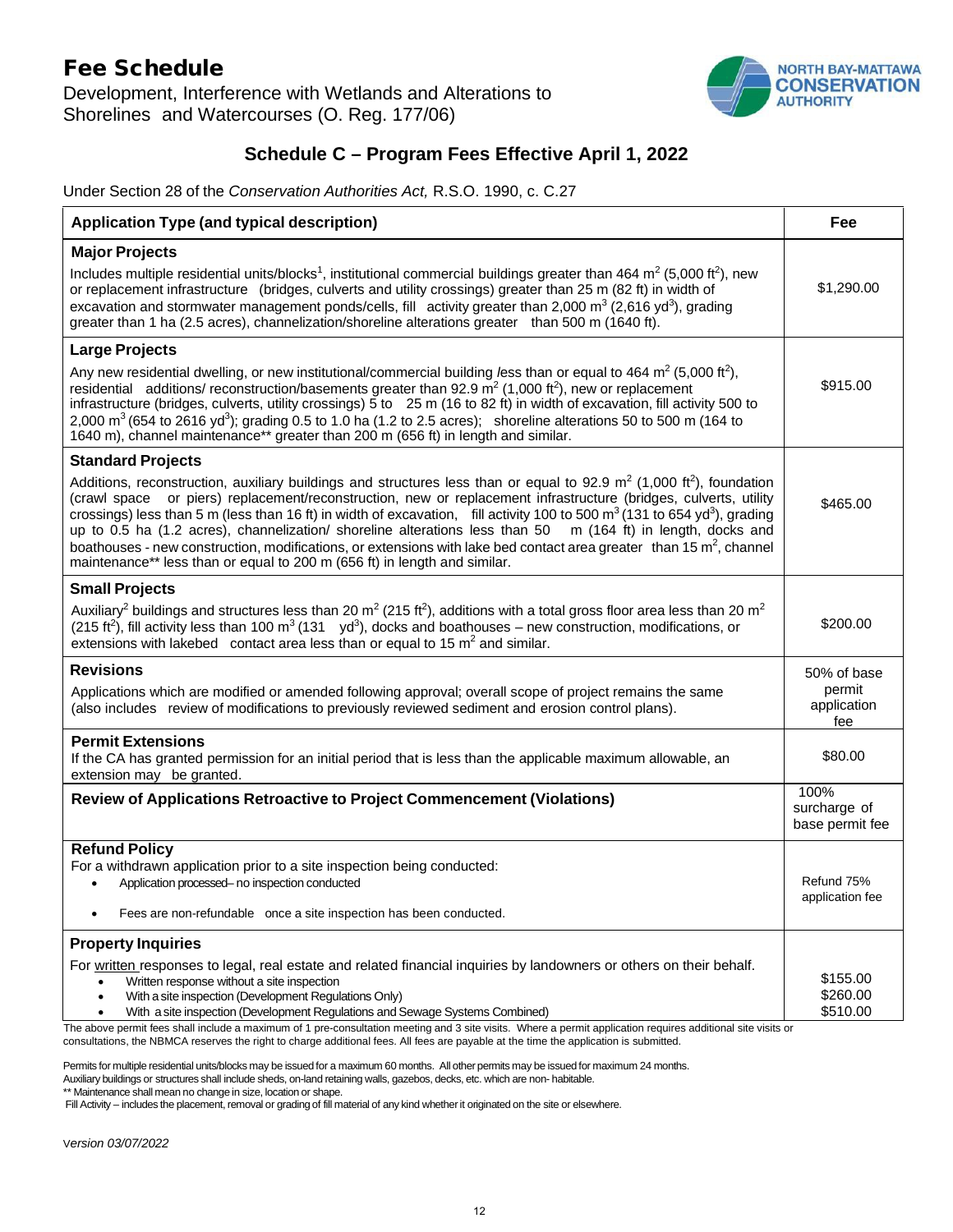

**Ten Year Capital Forecast**